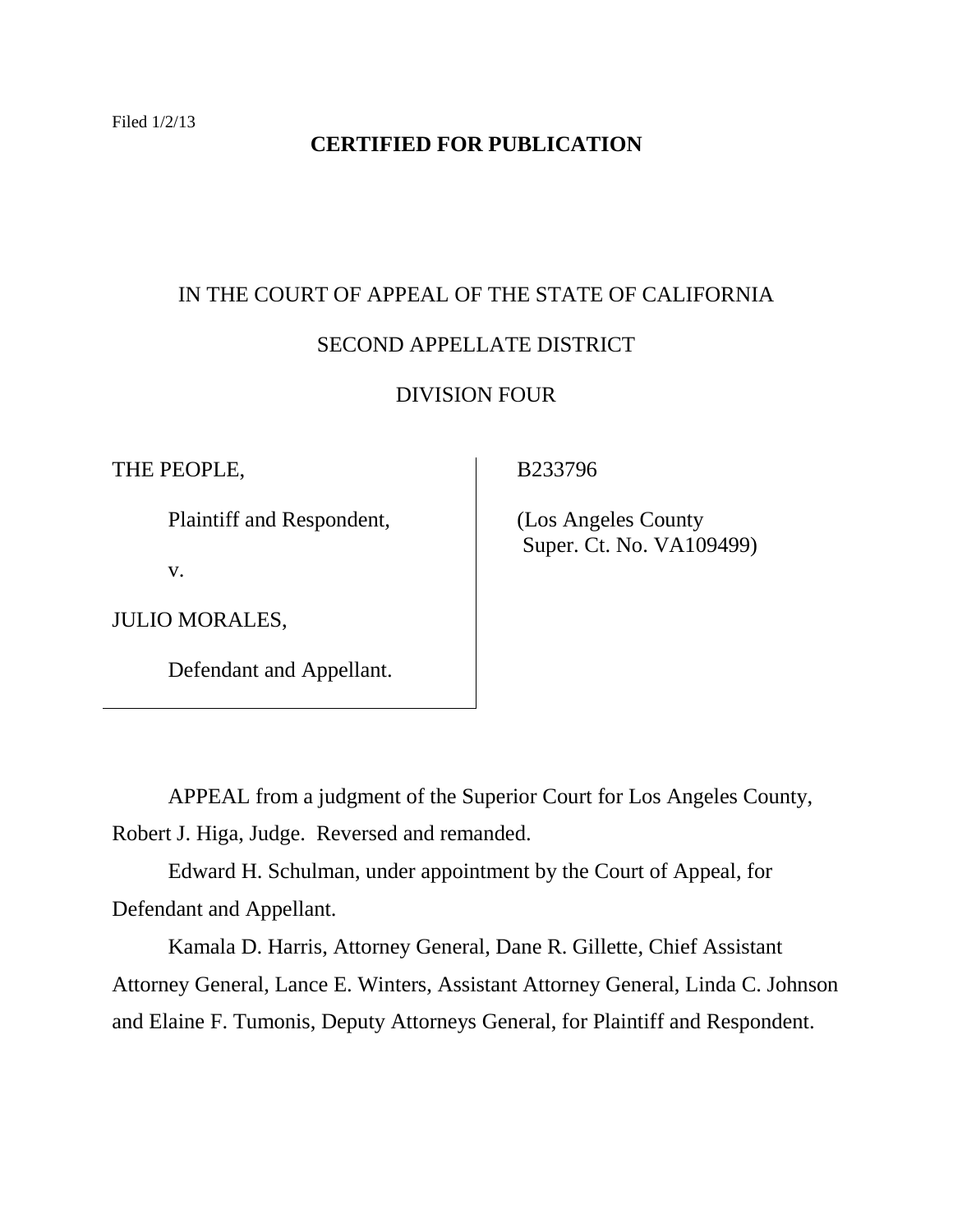A man enters the dark bedroom of an unmarried woman after seeing her boyfriend leave late at night, and has sexual intercourse with the woman while pretending to be the boyfriend. Has the man committed rape? Because of historical anomalies in the law and the statutory definition of rape, the answer is no, even though, if the woman had been married and the man had impersonated her husband, the answer would be yes.

In the present case, defendant Julio Morales entered the dark bedroom of victim Jane Doe after her boyfriend departed and, without disclosing his identity, had sexual intercourse with her. He was charged with rape of an unconscious person under Penal Code section 261, subdivision (a)(4).**<sup>1</sup>** The jury was instructed with CALCRIM No. 1003, which, as given, stated in part that "[a] woman is unconscious of the nature of the act if she is unconscious or asleep or not aware that the act is occurring or *not aware of the essential characteristics of the act because the perpetrator tricked, lied to, or concealed information from her."* (Italics added.) The prosecutor argued both correct and incorrect theories under which Jane was unconscious: that she was asleep (correct), and that she was not aware of the essential characteristics of the act because defendant deceived her into believing he was her boyfriend (as we explain below, incorrect). Defendant was convicted of violating section 261, subdivision (a)(4), and the trial court sentenced him to the low term of three years in state prison, from which judgment defendant

 $\overline{a}$ 

**<sup>1</sup>** Further undesignated statutory references are to the Penal Code.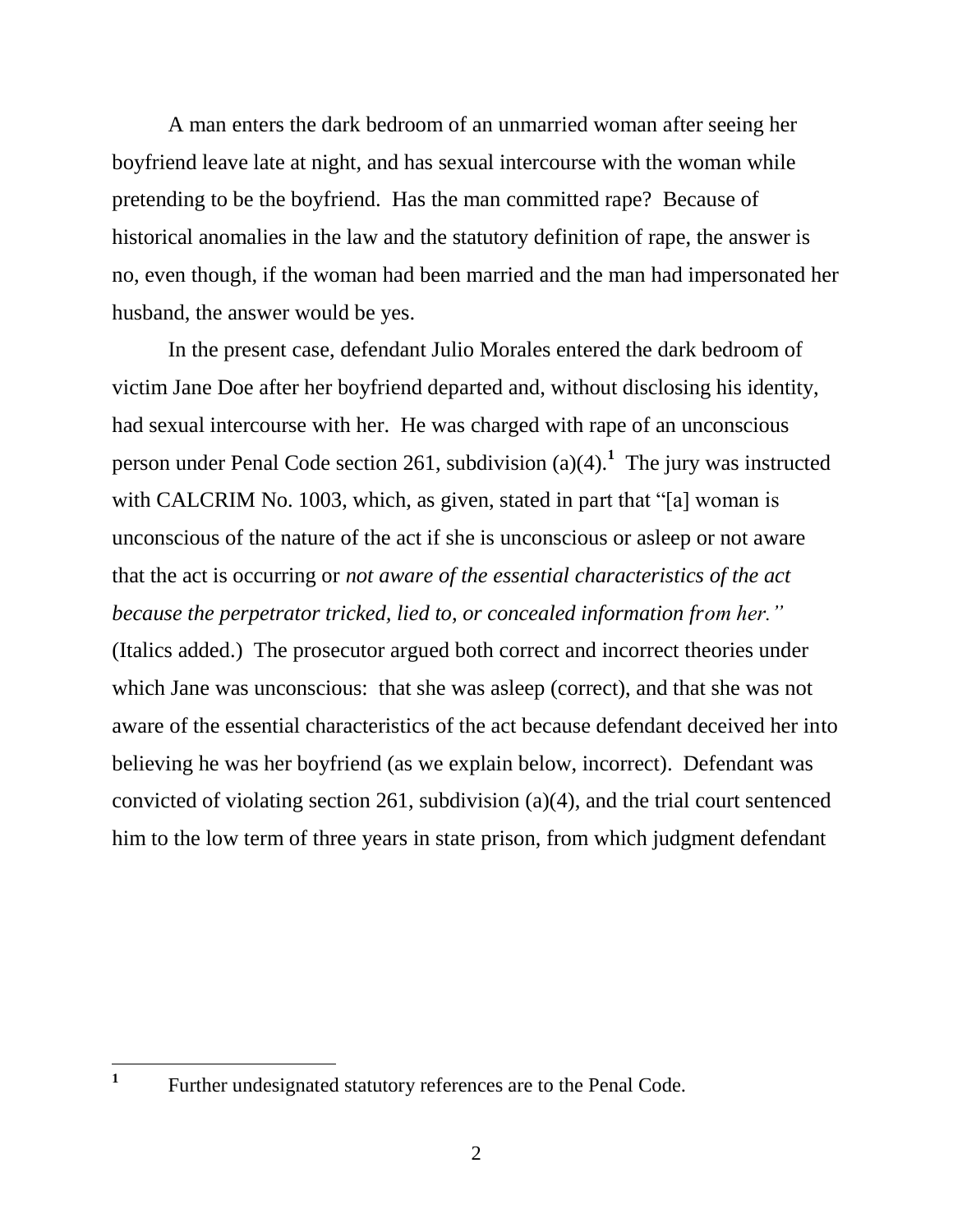appeals.**<sup>2</sup>** Because we cannot discern from this record whether the jury convicted defendant on the correct or incorrect theory, we must reverse.**<sup>3</sup>**

## **BACKGROUND**

## *Prosecution's Evidence*

 $\overline{a}$ 

On February 20, 2009, 18-year-old "Jane Doe" went to a party with her boyfriend, Victor, and another friend. Jane"s brother, Filiberto, and several of his friends, including defendant, also attended the party. Jane drank three to five beers at the party. Jane, Victor, and her friend left the party at 1:00 or 2:00 a.m., and stopped to pick up some fast food before going to Jane"s house to eat.**<sup>4</sup>** Jane changed into her pajamas before sitting down at the dining room table to eat.

Filiberto and his friends arrived at Jane"s house while Jane and Victor were eating, and sat in the living room. Jane and Victor went into her bedroom after they finished eating, turned off the light, and lay down on her bed. Jane asked Victor to spend the night, but he declined because he had something to do the next morning. They talked about having sex, but Victor did not have a condom and they never engaged in unprotected sex, so they decided not to. Eventually, Jane fell asleep while Victor was still there. Victor left sometime later.

In the meantime, Filiberto had left his friends in the living room while he went outside to talk on the phone. About five or ten minutes after Victor left, two

**<sup>2</sup>** This appeal is from the judgment in defendant's second trial. His first trial ended in a mistrial after the jury was unable to reach a verdict.

**<sup>3</sup>** In doing so, we urge the Legislature to reexamine section 261, subdivisions (a)(4) and (a)(5), and correct the incongruity that exists when a man may commit rape by having intercourse with a woman when impersonating a husband, but not when impersonating a boyfriend.

**<sup>4</sup>** Jane lived with her mother, her brother Filiberto, and a younger sister.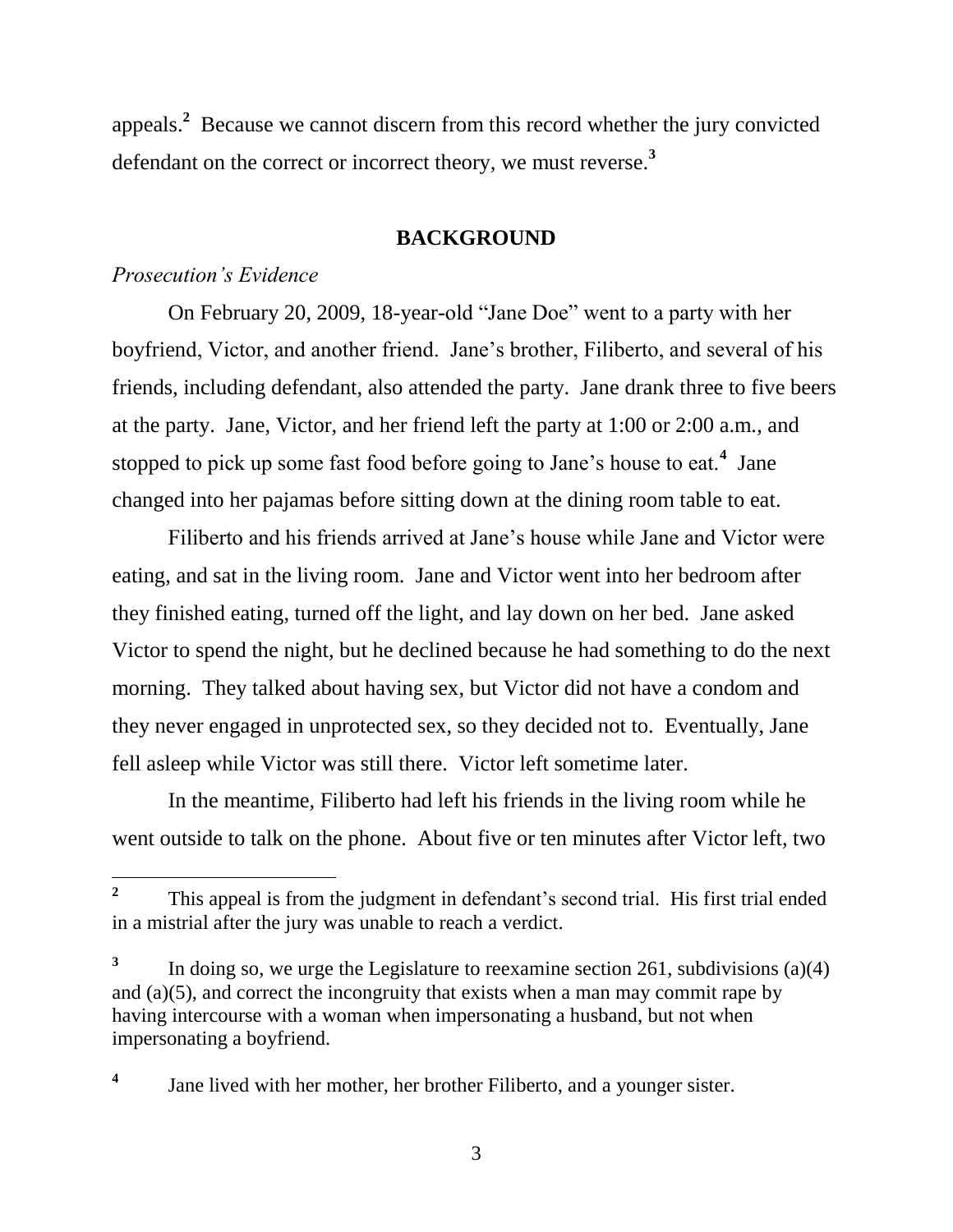of the friends went outside to get Filiberto, leaving defendant and two others -- Robert, who was asleep on the couch, and Tony -- in the living room.

According to Jane, she woke up to the sensation of having sex. She was in a different position on the bed, perpendicular to the position she had been in when she fell asleep. She was confused because she and Victor had agreed not to have sex that night. When light coming through a crack in the bedroom door illuminated the face of the person having sex with her, i.e., defendant, she realized it was not Victor and tried to push him away. Defendant grabbed her thighs and pushed his penis back into her vagina. She pushed him away again and began to cry and yell. Defendant left her room; Jane locked her door and called Victor, asking him to come back to her house.

When Victor got to the house and learned what had happened, he called the police. Deputy Sheriff Peralta and other deputies responded and searched the area, eventually finding defendant crouched down behind some bushes. While being detained in Deputy Peralta"s patrol car, defendant spoke to another deputy, Deputy Leyn. He admitted that he had gone into Jane's room while she was asleep. He said that he had kissed her and that she kissed him back, but he thought she might still be asleep. He pulled down her pajama bottoms, got on top of her, and started to have sex. He said she probably thought he was her boyfriend, and when she realized he was not, she started screaming. During a second interview with Deputy Leyn, defendant once again described what happened, including that Jane was asleep when he put his penis into her vagina, and wrote out a statement admitting that he kissed Jane and touched her vagina while she was asleep.

### *Defense Evidence*

Defendant testified that sometime after Victor had left Jane"s bedroom, Filiberto's friend Tony and he went into Jane's room, at Tony's suggestion. They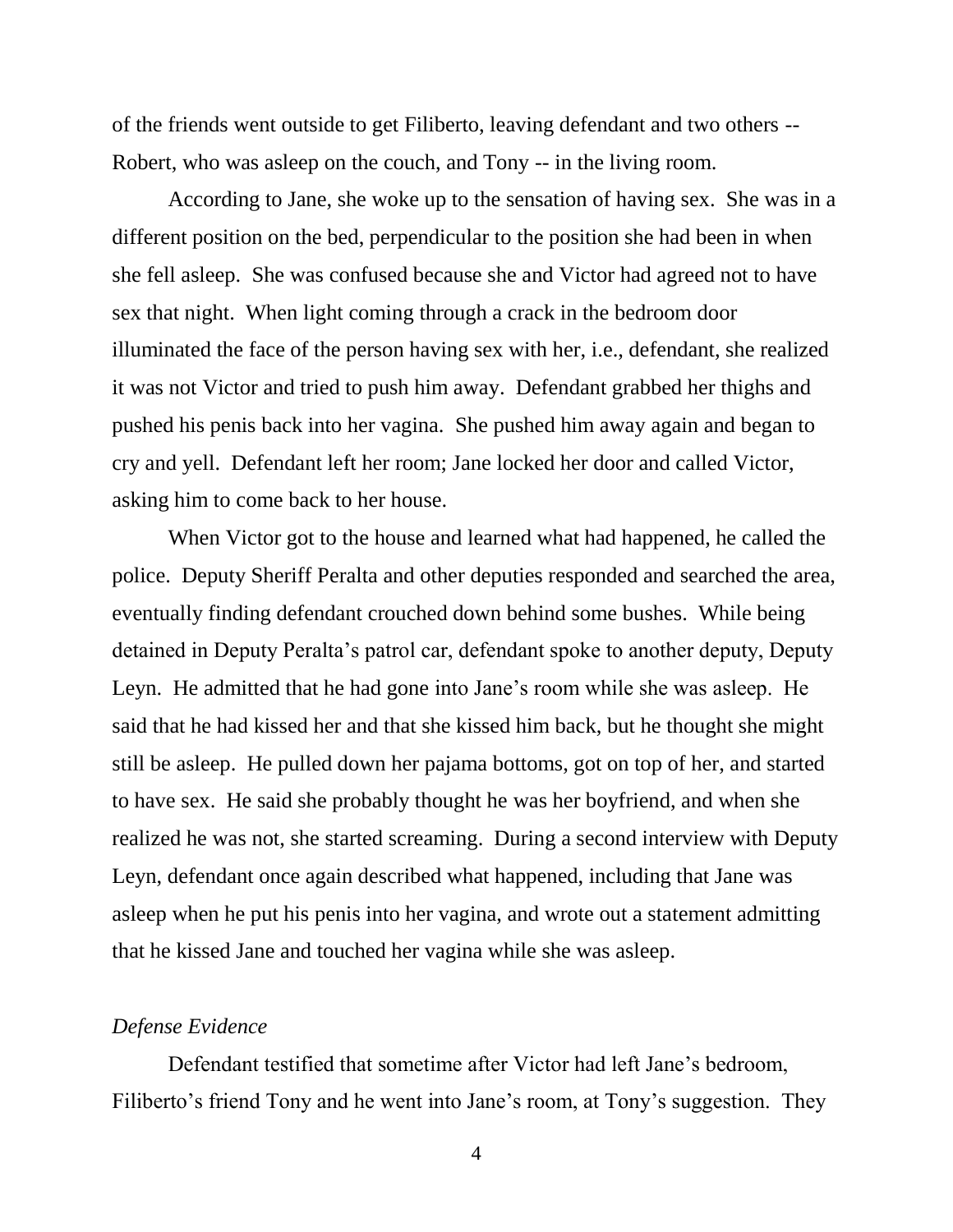nudged Jane to try to awaken her so she could come out and drink with them. Defendant then realized that Tony was no longer in the room, and the door was closed. He tried to leave, but the door would not open.

He tried to wake Jane up by nudging her again, but she did not move. He thought she was attractive, so he kissed her on the cheek. She turned toward him, and they kissed some more. He thought she was not asleep because she responded to his kisses, but he also thought she believed he was her boyfriend.**<sup>5</sup>** They kissed for several minutes, and he became aroused. He began to take her pajamas and underwear off, and she lifted her hips to help him. He unbuckled his belt, pulled down his pants, and began to have sex. He stopped because he felt he was betraying his girlfriend; he did not recall Jane pushing him away, and he did not try to reinsert his penis after he pulled out of her.

When he went to leave the room, it felt like someone was holding the door shut. He finally was able to open the door, and he saw his friend Tony standing outside, laughing. Tony told him that Jane was Filiberto"s sister. Defendant went to Filiberto, told him that he "fucked up," and started to walk home.

While he was walking, he received a text message telling him that the police were looking for him. When he saw a police car, he was scared and tried to hide, but he was taken into custody. He testified that he did tell Deputy Leyn that he touched Jane"s vagina while she was asleep, but he did not tell the deputy that he knew Jane was asleep when he pulled down her pajamas and had sex with her.

<sup>5</sup> **<sup>5</sup>** Defendant gave conflicting testimony about whether he attempted to identify himself. At first he testified that he did not identify himself and believed Jane did not know who he was, but he later testified that he told Jane he was not her boyfriend.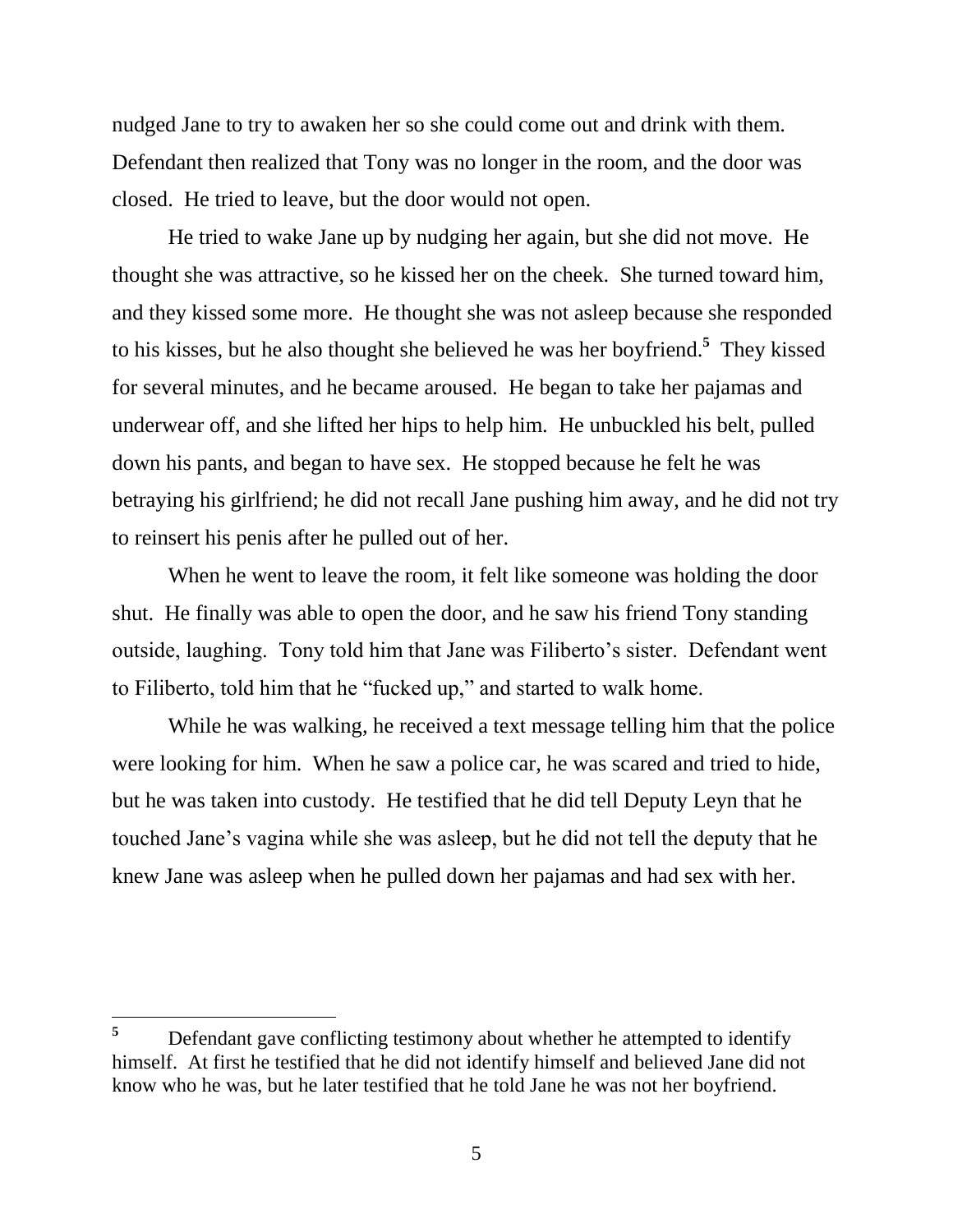#### **DISCUSSION**

Defendant asserts two instructional errors on appeal. First, he contends the trial court's instruction on rape of an unconscious person, CALCRIM No. 1003, was flawed because it allowed the jury to convict on an improper legal theory, i.e., that defendant fraudulently concealed that he was not Jane"s boyfriend when he had sexual intercourse with her. Second, he contends the trial court erred by failing to instruct on mistake of fact regarding the issue of consent. His second contention fails because consent is not at issue in a prosecution for rape of an unconscious person. But as to his first contention, we conclude that under the peculiar facts of this case, reversal is required because the prosecutor argued an incorrect theory of guilt, the instruction permitted the jury to convict on that theory, and the record does not permit us to find that the jury relied only on the prosecutor"s correct theory.

## A. *Section 261, Subdivision (a)(4) and CALCRIM No. 1003*

Section 261 defines rape of an unconscious person as follows: "Rape is an act of sexual intercourse accomplished with a person not the spouse of the perpetrator, under any of the following circumstances:  $[\P]$  ...  $[\P]$  (4) Where a person is at the time unconscious of the nature of the act, and this is known to the accused. As used in this paragraph, 'unconscious of the nature of the act' means incapable of resisting because the victim meets one of the following conditions: [¶] (A) Was unconscious or asleep. [¶] (B) Was not aware, knowing, perceiving, or cognizant that the act occurred. [¶] (C) Was not aware, knowing, perceiving, or cognizant of the essential characteristics of the act due to the perpetrator"s fraud in fact. [¶] (D) Was not aware, knowing, perceiving, or cognizant of the essential characteristics of the act due to the perpetrator"s fraudulent representation that the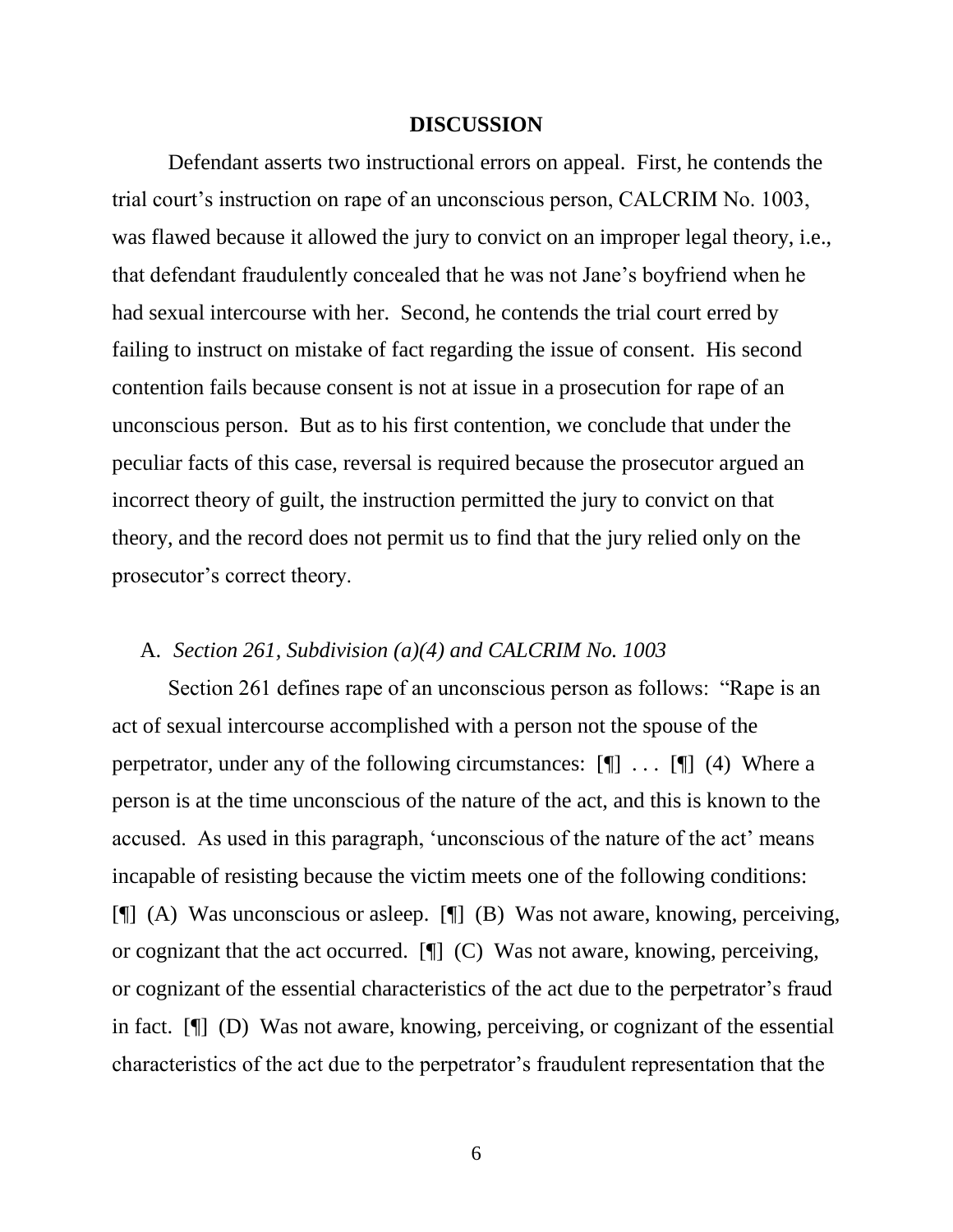sexual penetration served a professional purpose when it served no professional purpose."  $(\S 261, \text{subd.} (a)(4))$ .

At trial, the jury was instructed before closing arguments with, among other instructions, CALCRIM No. 1003. That instruction states: "The defendant is charged with raping a woman who was unconscious of the nature of the act in violation of Penal Code Section 261(a)(4).  $[\n\Pi]$  To prove that the defendant is guilty of this crime, the People must prove that: [¶] 1. The defendant had sexual intercourse with a woman; [¶] 2. He and the woman were not married to each other at the time of the intercourse; [¶] 3. The woman was unable to resist because she was unconscious of the nature of the act; [¶] AND [¶] 4. The defendant knew that the woman was unable to resist because she was unconscious of the nature of the act. [¶] Sexual intercourse means any penetration, no matter how slight, of the vagina or genitalia by the penis. Ejaculation is not required. [ *A woman is unconscious of the nature of the act if she is unconscious or asleep or not aware that the act is occurring or not aware of the essential characteristics of the act because the perpetrator tricked, lied to, or concealed information from her."* (Italics added.)

Defense counsel objected to the last part of the final sentence, arguing that defendant did not trick, lie, or conceal information from Jane. The court indicated that counsel could argue that point to the jury, and overruled the objection.

In the opening portion of the prosecution"s argument to the jury, the prosecutor argued that Jane was asleep and did not wake up until after defendant was having sex with her. Defense counsel then argued that Jane was awakened when she was moved on the bed, and that she was awake when she kissed defendant and had sex with him, although she may have thought he was her boyfriend Victor. Counsel argued, however, that defendant did not do anything to make her think that he was Victor. In his closing argument, the prosecutor began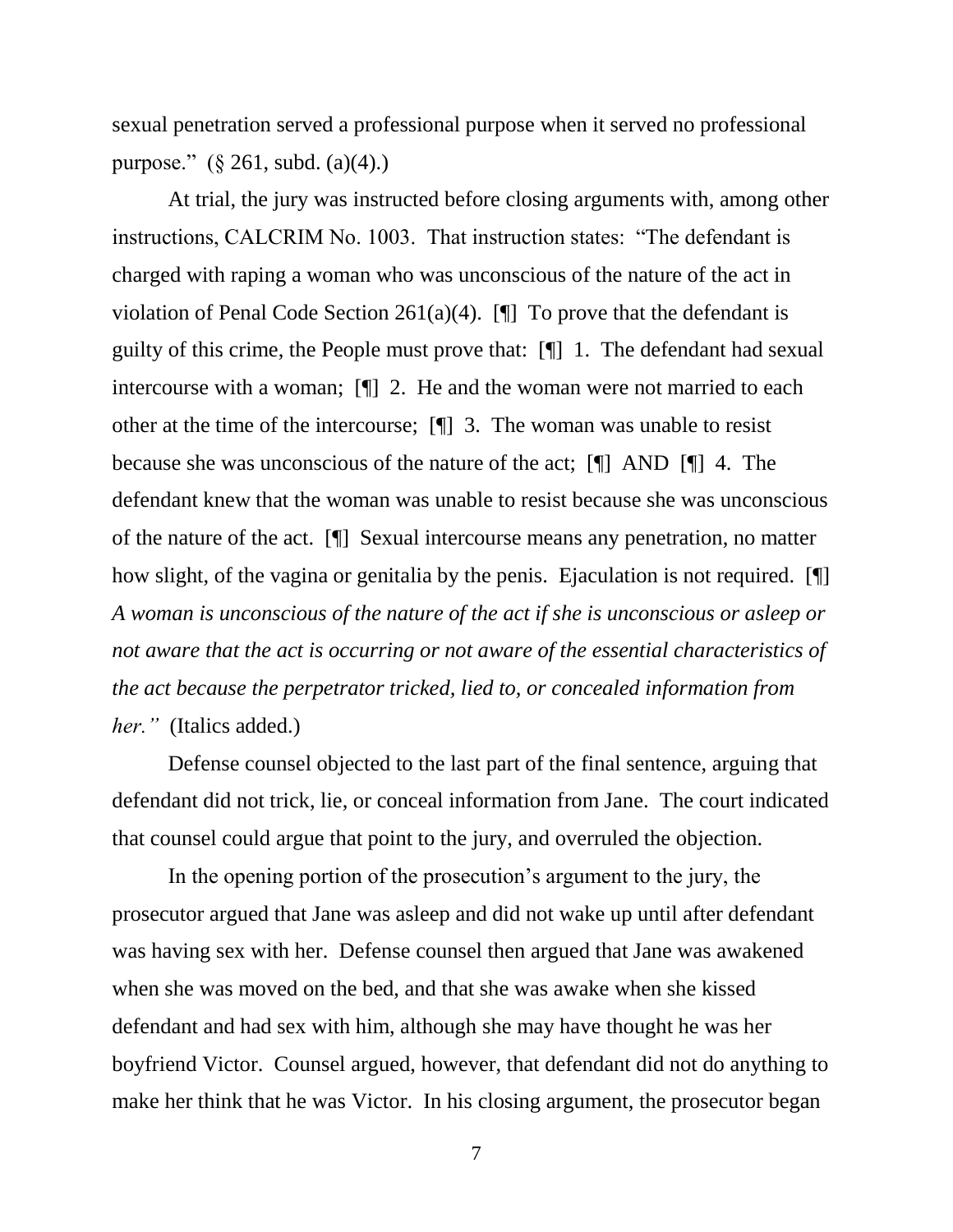by pointing out that the defense was arguing that if the jury believed defendant"s testimony that Jane was awake, there was reasonable doubt. The prosecutor then said, "I don"t think you can believe and rely on what his statements were yesterday. But before I do get to why that"s the case, *I want you to know it's also our position that even if you did believe what he said, he admitted, in part, that he did, in fact, commit this crime*." (Italics added.) The prosecutor pointed to the portion of the jury instruction that explains what "unconscious of the nature of the act" means, including the portion stating that it includes when the woman is not aware of essential characteristics of the act because the perpetrator tricks, lies to, or conceals information from her. He read from defendant"s testimony in which defendant admitted that he kept the lights off and did not tell Jane who he was, knowing that her boyfriend had just left the room, and argued that defendant understood that "that"s an essential detail, to know who it is you"re having sex with, to be aware of that."**<sup>6</sup>**

On appeal, defendant argues that this theory of guilt is contrary to California law because it involves fraud in the inducement rather than fraud in the fact, and that the giving of CALCRIM No. 1003 was improper because it allowed the jury to find defendant guilty even if the evidence established only fraud in the inducement.

The distinction between fraud in the inducement and fraud in the fact is an important one. "Fraud in the fact occurs when the defendant obtains the victim"s

 $\overline{a}$ 

**<sup>6</sup>** The Attorney General argues that the prosecutor did not argue that defendant was guilty even if Jane was awake because he concealed his identity from her. We disagree. Although the Attorney General is correct that, immediately after the above quoted passage, the prosecutor argued that the reason Jane was not aware of defendant"s identity and could not provide a lot of details was because she was asleep, the fact is that he first argued that defendant was guilty even if his testimony that Jane was awake is believed: "[I]t"s also our position that even if you did believe what he said, he admitted, in part, that he did, in fact, commit this crime."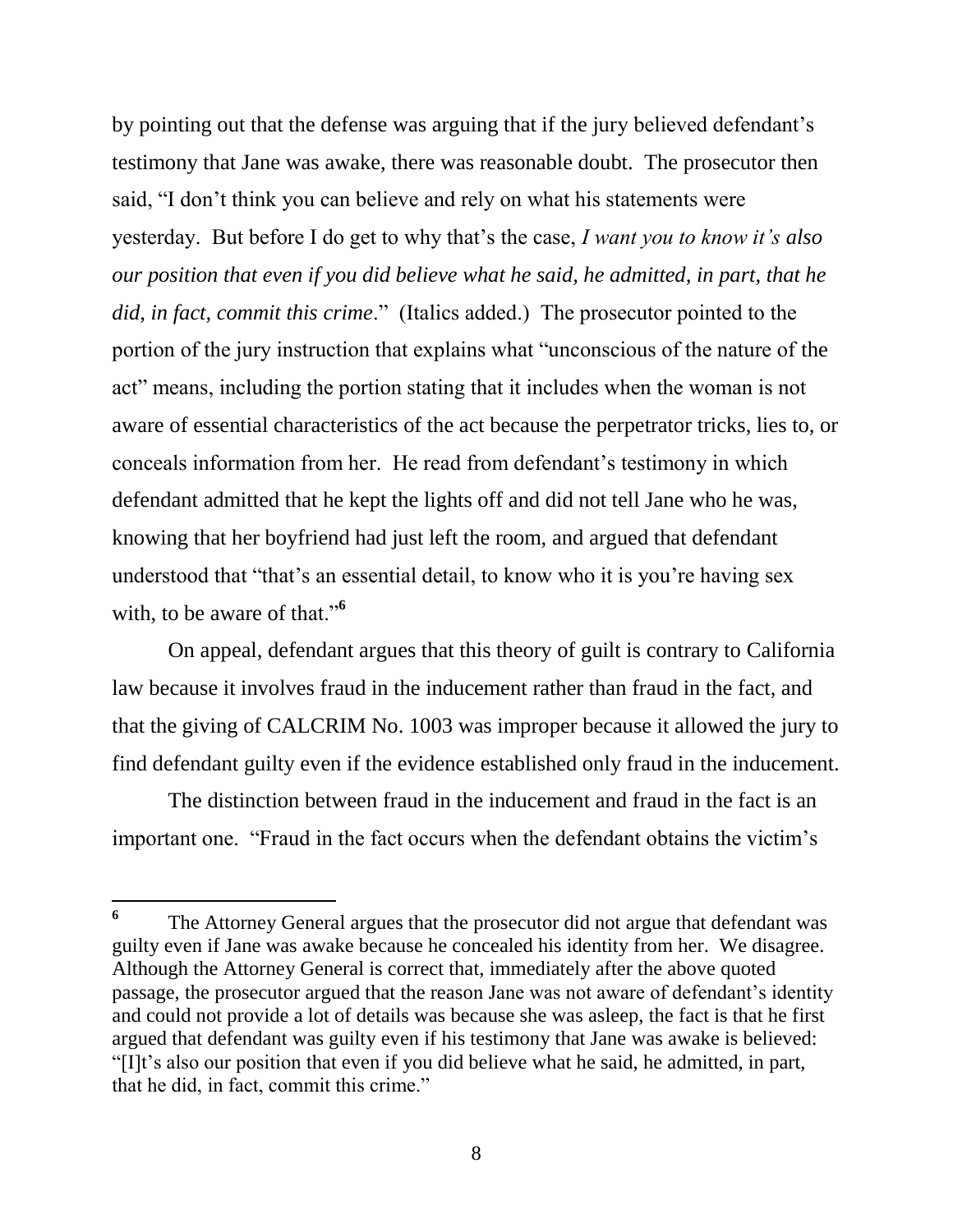consent to perform one act, but instead engages in another act. [Citations.] In that situation, consent is absent, . . . because the victim never agreed to the particular act complained of. [Citation.] [¶] By contrast, fraud in the inducement takes place when the defendant makes misrepresentations to the victim in order to get her consent for a particular act, and then proceeds to carry out that very act. [Citations.] In that situation, courts have historically been reluctant to impose criminal liability on the defendant since the victim consented to the particular act performed, albeit under false pretenses. [Citation.]" (*People v. Pham* (2009) 180 Cal.App.4th 919, 925; see also *People v. Babaali* (2009) 171 Cal.App.4th 982, 987-988.)

Although lack of consent is not an element of the crime of rape of an unconscious person (see section B., *post*), the concept of unconsciousness is related to the issue of consent. (*People v. Ogunmola* (1987) 193 Cal.App.3d 274, 279.) Under section 261.6, consent requires that the consenting party "act freely and voluntarily and have knowledge of the nature of the act or transaction involved." One who is unconscious as defined in section 261, subdivision (a)(4), necessarily does not act freely and voluntarily with knowledge of the nature of the act.

Defendant argues that a person who impersonates another in order to accomplish sexual intercourse engages in fraud in the inducement, which precludes criminal liability. But the question whether one who impersonates another in order to accomplish sexual intercourse commits fraud in the fact or fraud in the inducement is one that has vexed courts for more than a hundred years. (See, e.g., Patricia J. Falk, *Rape by Fraud and Rape by Coercion*, 64 Brook.L.Rev. 39, 65-69 (1998) (hereafter, Falk); B.K. Carpenter, Annotation, *Rape by Fraud or Impersonation*, 91 A.L.R.2d 591 (1963) (hereafter, Carpenter); Jocelynne A. Scutt, *Fraudulent Impersonation and Consent in Rape*, 9 U. Queensland L.J. 59 (1975-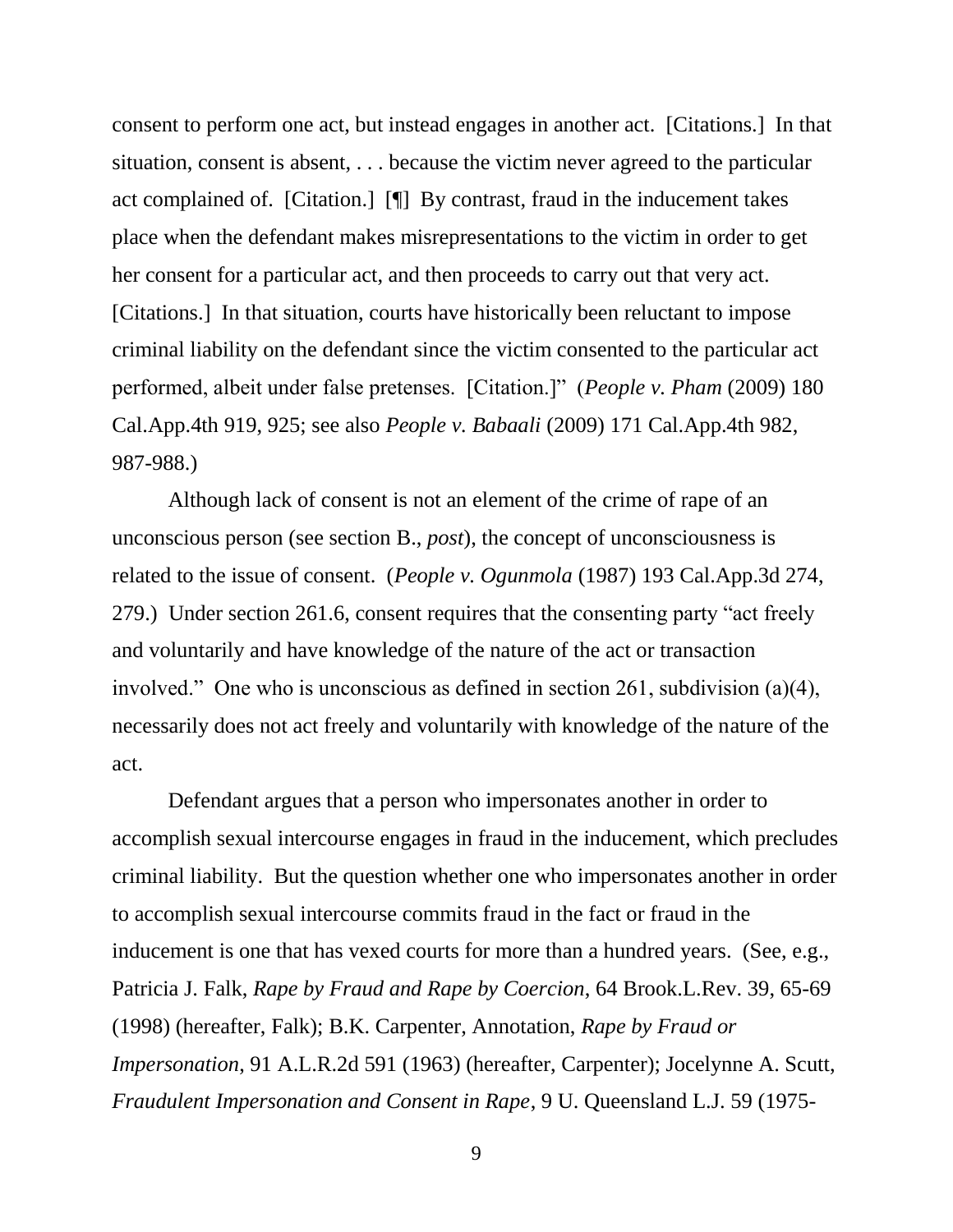1976).) Although many early cases, from the United States as well as England, concluded that sexual intercourse by fraudulent impersonation did not constitute rape because the victim consented to intercourse, albeit under a mistaken belief as to the identity of the perpetrator (see Carpenter, *supra*, 91 A.L.R.2d at pp. 595-598 [§§ 5[a], 5[b]], and cases cited therein), other cases concluded that fraudulent impersonation constitutes fraud in fact, and vitiates consent (see Carpenter, *supra*, 91 A.L.R.2d at pp. 600-601 [§ 8]; Falk, *supra*, 64 Brook.L.Rev. at pp. 66-69, and cases cited therein). As one judge explained in an 1884 case arising in Ireland, in which the court affirmed a conviction of rape involving a defendant who impersonated the victim"s husband, ""an act done under the bona fide belief that it is another act different in its essence is not in law the act of the party. . . . The person by whom the act was to be performed was part of its essence."" (Carpenter, *supra*, 91 A.L.R.2d at p. 601, quoting from *Reg. v. Dee* (1884, Ir.) 15 Cox CC 579.)

Even in California, courts have been inconsistent when characterizing sex crimes involving impersonation. For example, in *Mathews v. Superior Court* (1981) 119 Cal.App.3d 309 (*Mathews*), the defendant was charged under sections 266/664 with attempted fraudulent procurement of a female to have illicit carnal connection, based upon allegations that he sexually fondled and caressed a woman while she was in the bed she usually shared with her boyfriend. (*Id.* at pp. 310- 311.) The majority concluded the charges could not be sustained because "one who obtains sexual favors *for himself* by fraud cannot be held to 'procure' within the meaning of [section 266]." (*Id.* at p. 311.) Although the majority opinion did not address the impersonation issue, in a concurring opinion, Acting Presiding Justice Paras impliedly referred to impersonation as fraud in the inducement. The justice, who wrote that he offered his concurring opinion "to emphasize what I perceive as an obvious and serious oversight in our Penal Code," noted that "[a]ny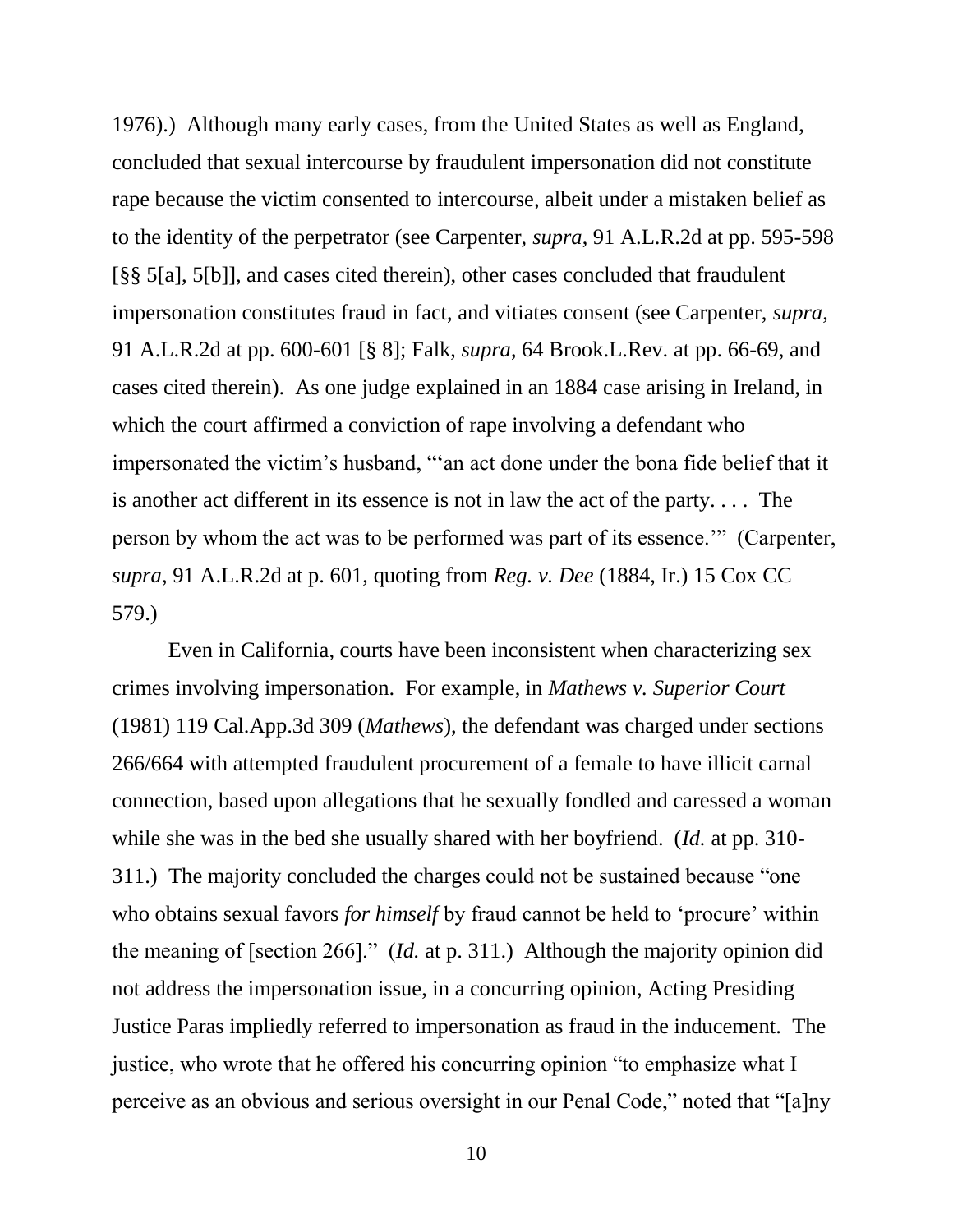person who fraudulently obtains the consent of another to sexual relations escapes criminal liability (at least as a sex offender under tit. IX of the Pen. Code), unless he (or she) either masquerades as the victim's spouse (§ 261, subd. [(a)](5)),<sup>[7]</sup> or offers marriage in exchange for sexual favors from "an unmarried female of previous chaste character." ([former] § 268[, repealed by Stats. 1984, ch. 438, § 2].) In all other situations, the general rule that fraud in the inducement does not vitiate consent [citation] bars prosecution for a sex offense." (*Mathews*, *supra*, 119 Cal.App.3d at p. 312 (conc. opn. Paras, A.P.J.).) The justice asserted that the "distinction between married and unmarried victims seems no longer warranted" in "[a] society which has condoned meretricious relationships." (*Ibid.*, citing *Marvin v. Marvin* (1976) 18 Cal.3d 660.)

In contrast, the court in *Boro v. Superior Court* (1985) 163 Cal.App.3d 1224 (*Boro*) referred to impersonation as fraud in fact. Although the case did not involve impersonation but rather a misrepresentation that the sexual intercourse was a necessary medical treatment, the court addressed impersonation in its discussion of the meaning of "unconscious of the nature of the act" as used in section 261, subdivision (a)(4). The court noted the disagreement among the courts as to whether impersonation constitutes fraud in the inducement or fraud in the fact, and stated that California has by statute "adopted the majority view" that impersonation of the victim's husband is fraud in the fact, citing subdivision  $(a)(5)$ of section 261. (*Boro*, *supra*, 163 Cal.App.3d at p. 1229.) The court observed that although the facts in *Mathews*, *supra*, 119 Cal.App.3d 309 "demonstrate classic fraud in the *factum*, a concurring opinion . . . specifically decried the lack of a California statutory prohibition against fraudulently induced consent to sexual

**<sup>7</sup>** Section 261, subdivision (a)(5) provides that rape includes an act of sexual intercourse "[w]here a person submits under the belief that the person committing the act is the victim"s spouse, and this belief is induced by any artifice, pretense, or concealment practiced by the accused, with intent to induce the belief."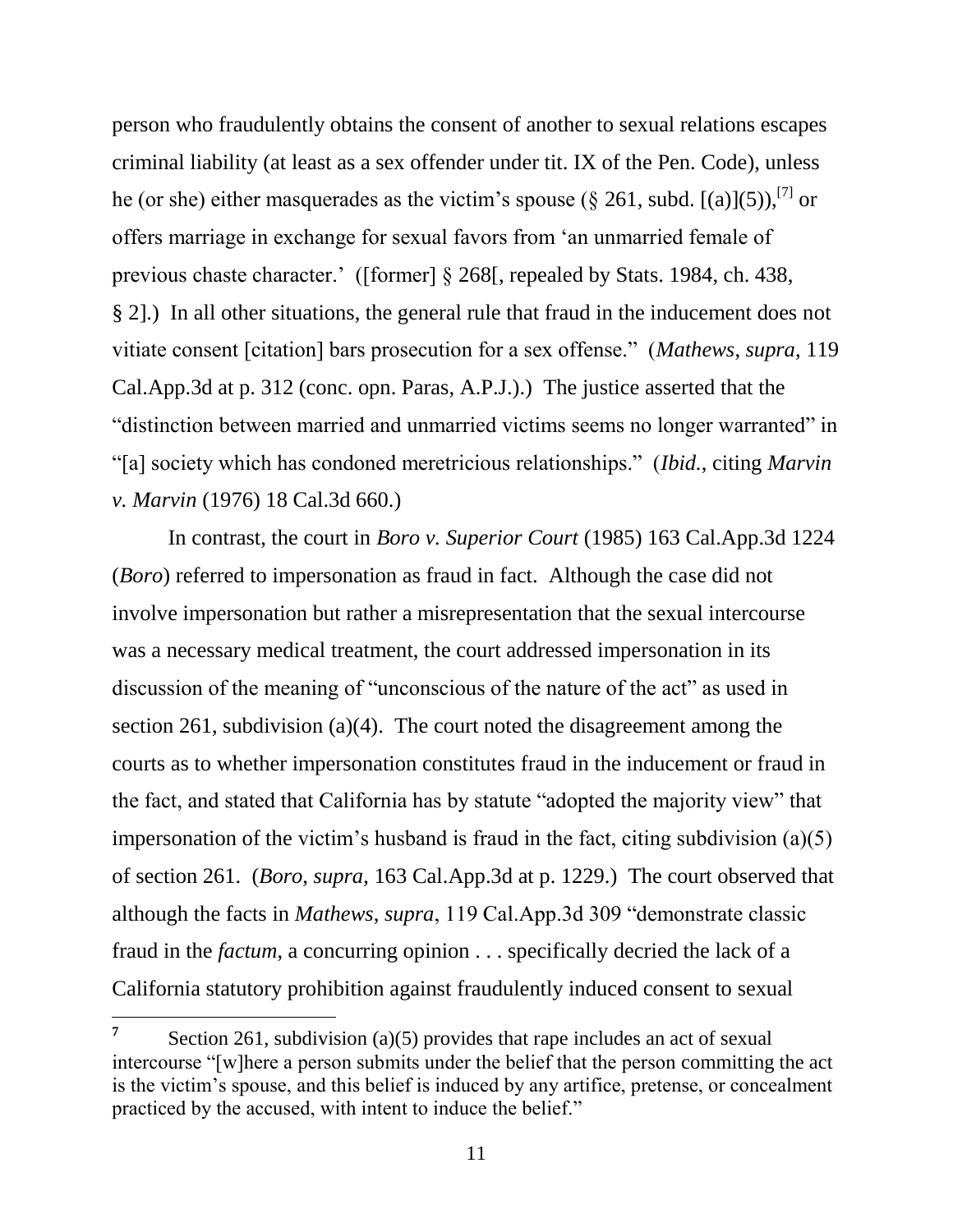relations in circumstances other than those specified in section 261, subdivision [(a)](5) and then-section 268." (*Boro*, *supra*, 163 Cal.App.3d at p. 1229.)

Despite its observations that impersonation was fraud in the fact, the court in *Boro* appeared to suggest that it did not constitute rape unless it was specifically addressed in the statutory definition of rape, as it was in section 261, subdivision (a)(5), in the context of impersonation of a spouse. (*Boro*, *supra*, 163 Cal.App.3d at p. 1229 ["Nor, as we have just seen, can we entertain the slightest doubt that the Legislature well understood how to draft a statute to encompass fraud in the *factum*  $(\S 261, \text{subd.}[(a)](5))$  and how to specify certain fraud in the inducement as vitiating consent"].) Both *Mathews*, *supra*, 119 Cal.App.3d 309, and *Boro*, *supra*, 163 Cal.App.3d 1224, however, were decided before section 261 was amended to add a definition of "unconscious of the nature of the act." That definition expressly states that "unconscious of the nature of the act" includes circumstances in which the sexual intercourse was accomplished through fraud in the fact, i.e., when the victim "[w]as not aware, knowing, perceiving, or cognizant of the essential characteristics of the act due to the perpetrator's fraud in fact."  $(\S$  261, subd. (a)(4)(C); see *People v. Stuedemann* (2007) 156 Cal.App.4th 1, 7 ["the concept of fraud in fact appears limited to those narrow situations in which the victim consented to the defendant"s acts but, because the victim believed the essential characteristics of the act consented to were different from the characteristics of the act the defendant actually committed, the victim was incapable of resisting the act actually committed because the victim was ignorant (or "unconscious") of the true nature of the act permitted"].)

This statutory definition is reflected in the last part of the last sentence of CALCRIM No. 1003, which states that a woman is unconscious of the nature of the act if she is "not aware of the essential characteristics of the act because the perpetrator tricked, lied to, or concealed information from her." A juror easily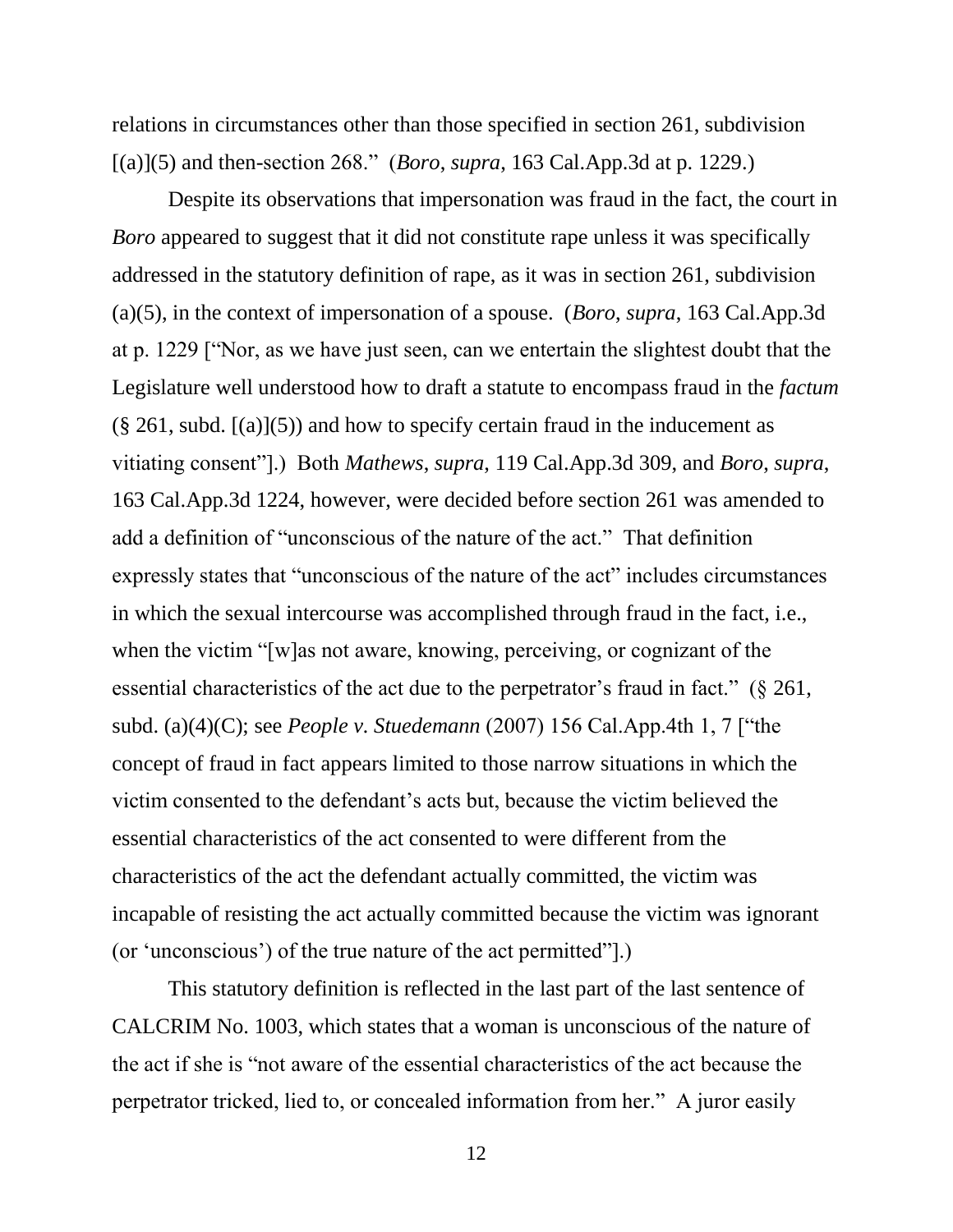could conclude that the identity of the sexual partner is an essential characteristic of an act of sexual intercourse – a view directly expressed in *Reg. v. Dee*, *supra*, 15 Cox CC 579, quoted in Carpenter, *supra*, 91 A.L.R.2d at page 601, and implied in *Boro*, *supra*, 163 Cal.App.3d 1224 – and find that someone who accomplishes an act of sexual intercourse by impersonating the victim"s lover is guilty of rape of an unconscious person, regardless of the victim"s marital status.

While that might be a reasonable interpretation of the language of subdivision (a)(4) of section 261, we are constrained by the principles of statutory construction from reaching such a conclusion. "The fundamental purpose of statutory construction is to ascertain the intent of the lawmakers so as to effectuate the purpose of the law.... [W]e do not construe statutes in isolation, but rather read every statute "with reference to the entire scheme of law of which it is part so that the whole may be harmonized and retain effectiveness." [Citation.]" (*People v. Pieters* (1991) 52 Cal.3d 894, 898-899.) "Generally, the provisions of a penal statute "are to be construed according to the fair import of their terms, with a view to effect its objects and to promote justice." [Citations.] Where the statute is susceptible of two reasonable constructions, however, a defendant is ordinarily entitled to that construction most favorable to him. [Citations.]" (*Bowland v. Municipal Court* (1976) 18 Cal.3d 479, 487-488.) Most importantly, for the purposes of this case, "courts are "exceedingly reluctant to attach an interpretation to a particular statute which renders other existing provisions unnecessary." [Citation.]" (*People v. Olsen* (1984) 36 Cal.3d 638, 647.) With these rules in mind, we turn to section 261.

When section 261 was first codified in 1872, it provided that rape was an act of sexual intercourse accomplished with a female not the wife of the perpetrator under any of six circumstances. Two of those circumstances were "[w]here she is, at the time, unconscious of the nature of the act, and this is known to the accused"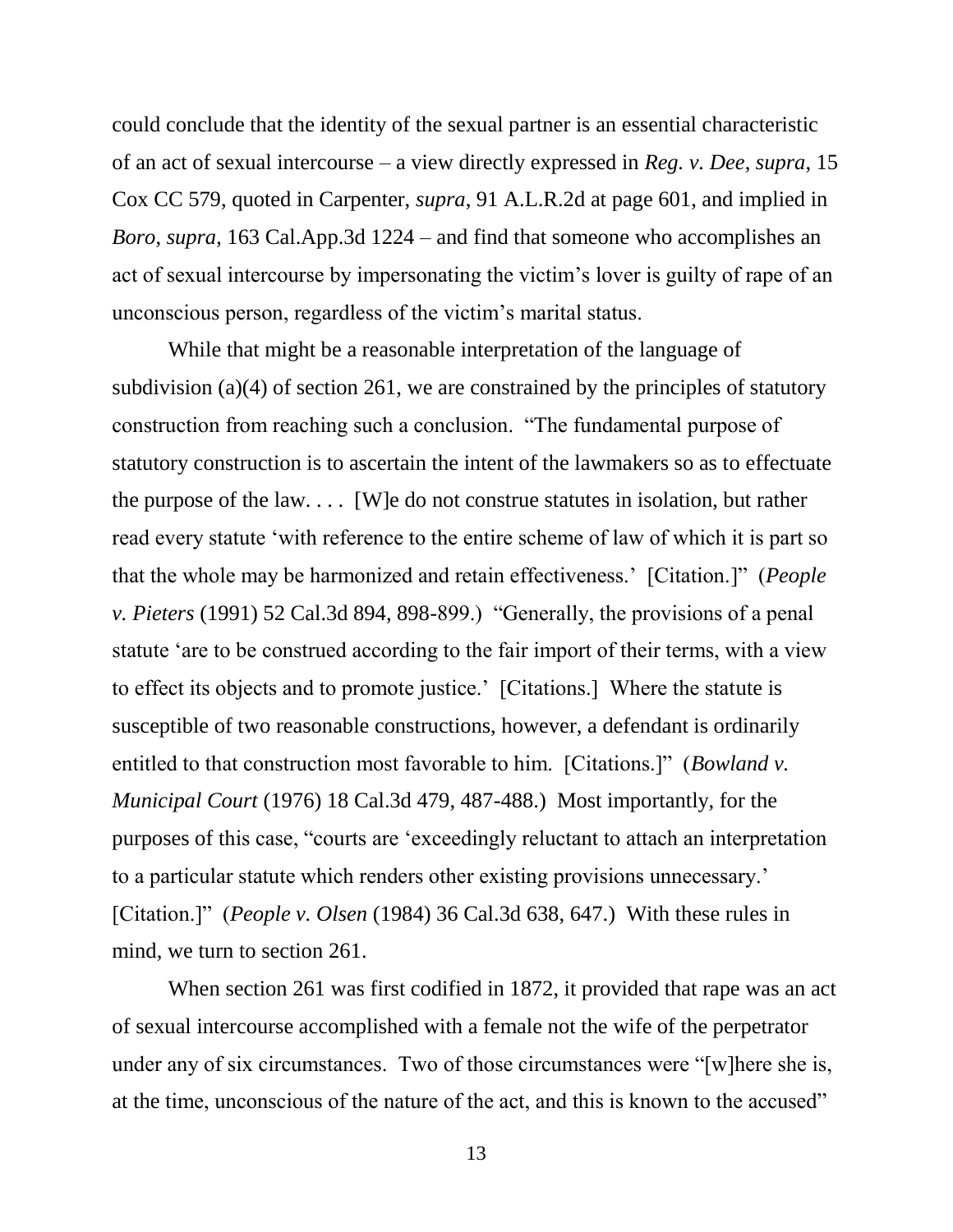and "[w]here she submits, under the belief that the person committing the act is her husband, and this belief is induced by any artifice, pretense, or concealment practiced by the accused, with intent to induce such belief." (See Ann. Pen. Code, § 261 (1st ed. 1874, Haymond & Burch, commrs.-annotators).) According to members of the California Code Commission who annotated the first edition of California"s Penal Code, these provisions were included specifically in response to cases from England and elsewhere that held that no rape was committed under those circumstances. (*Id.* at pp. 113-114.) Although section 261 was amended numerous times over the past 140 years, these two provisions – now subdivisions  $(a)(4)$  and  $(a)(5)$  -- remained unchanged (other than an amendment in 1979 to make the entire statute gender-neutral (Stats. 1979, ch. 994, pp. 3383-3384, § 1)) until 1993, when the definition of "unconscious of the nature of the act" was added to this and several other statutes defining sex offenses. (Stats. 1993, ch. 595 (A.B. 187), § 1.) This definition was a late addition to a bill addressing spousal rape, and there appears to be little discussion in the legislative history regarding the intent behind this addition. Importantly, however, the bill left subdivision (a)(5) undisturbed.

In light of the continued existence of a separate provision that expressly makes sexual intercourse by impersonation a rape, albeit only when the victim is married and the perpetrator impersonates the victim's spouse, we are compelled to interpret section 261, subdivision (a)(4), in a way that does not render subdivision (a)(5) superfluous. Therefore, we reluctantly hold that a person who accomplishes sexual intercourse by impersonating someone other than a married victim's spouse is not guilty of the crime of rape of an unconscious person under section 261, subdivision (a)(4). The prosecutor argued this precise theory to the jury, and CALCRIM No. 1003 as read to the jury in this case allowed the jury to convict defendant under the theory that he impersonated Jane"s boyfriend.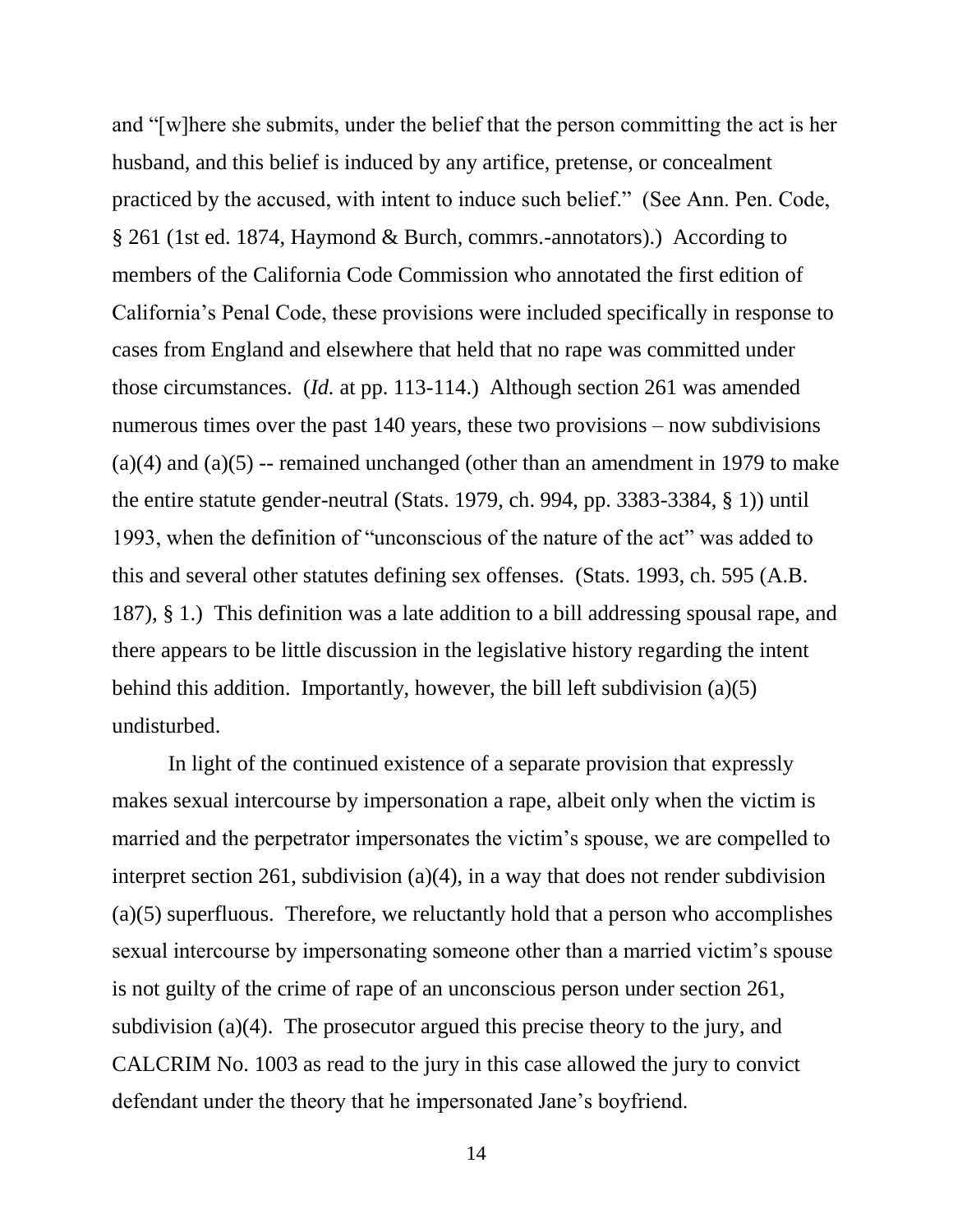Further, the record here fails to disclose whether the jury relied on this theory, or on the correct theory argued by the prosecutor, i.e., that Jane was unconscious because she was asleep. "When one of the theories presented to a jury is legally inadequate, such as a theory which ""fails to come within the statutory definition of the crime"" [citations], the jury cannot reasonably be expected to divine its legal inadequacy. The jury may render a verdict on the basis of the legally invalid theory without realizing that, as a matter of law, its factual findings are insufficient to constitute the charged crime. In such circumstances, reversal generally is required unless "it is possible to determine from other portions of the verdict that the jury necessarily found the defendant guilty on a proper theory."" (*People v. Perez* (2005) 35 Cal.4th 1219, 1233.) Because we can make no such determination on the record before us, we must reverse the conviction.

On retrial, given the unusual facts of this case, we direct the trial court to delete that portion of CALCRIM No. 1003 which defines unconsciousness to include the situation in which the woman is "not aware of the essential characteristics of the act because the perpetrator tricked, lied to, or concealed information from her." On the evidence presented, and under the current state of the law, that provision of the instruction does not apply.

## B. *Mistake of Fact Regarding Consent*

Although we hold that the judgment must be reversed based upon language in CALCRIM No. 1003 that would allow the jury to find defendant guilty under an invalid legal theory, we nevertheless must address defendant's second ground for reversal on appeal because the issue is likely to arise on retrial. Defendant argues that, in light of his testimony that Jane appeared to respond favorably to his kisses and touching, the trial court erred by failing to give instructions that would have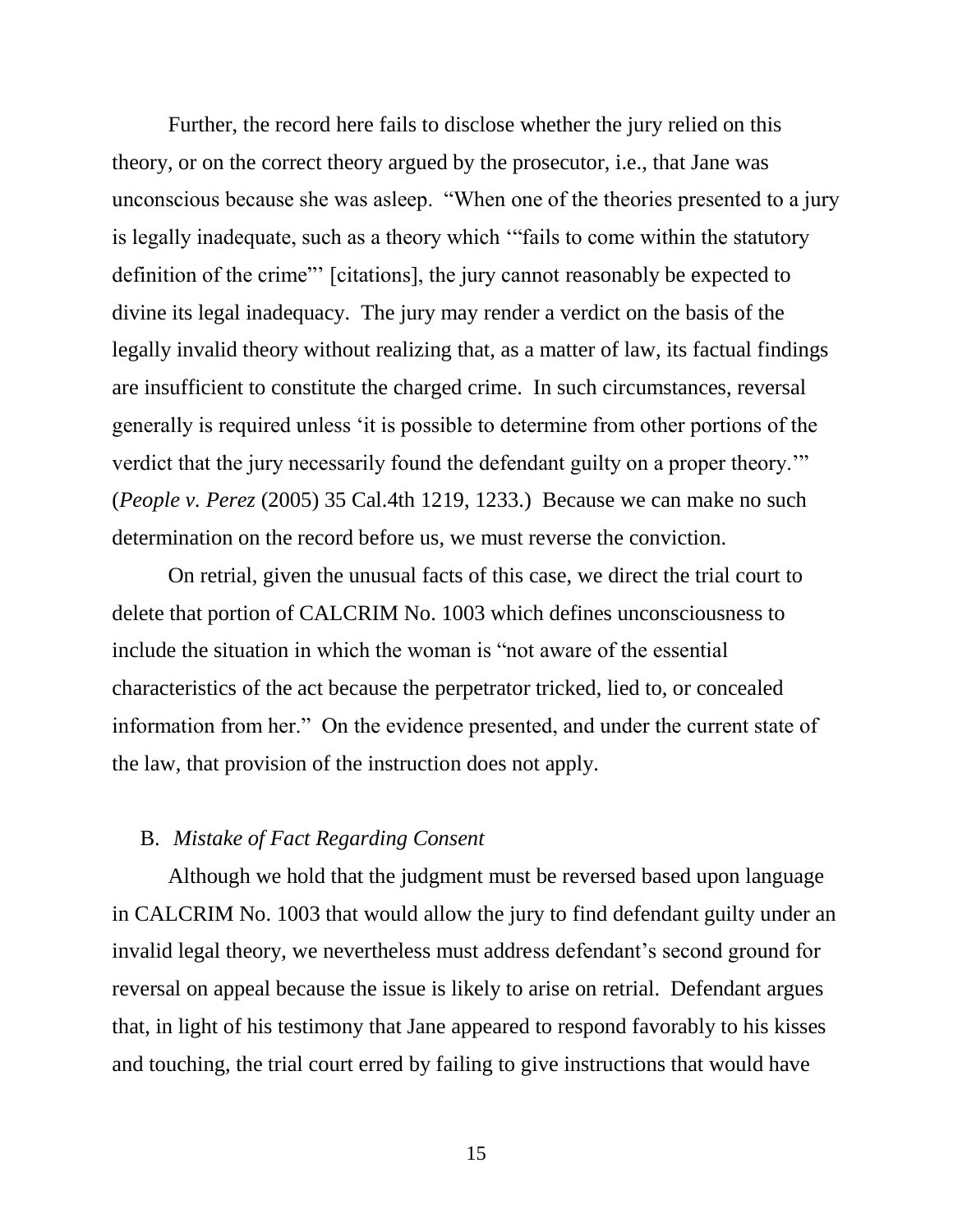allowed the jury to consider his good faith, but mistaken, belief that Jane had consented to sexual intercourse with him. We disagree.

Defendant was charged with rape of an unconscious woman. To prove that crime, the prosecution must prove that "(1) the defendant had sexual intercourse with the victim; (2) the defendant was not married to the victim at the time; (3) the victim was unable to resist because she was unconscious of the nature of the act; and (4) the defendant knew the victim was unable to resist because she was unconscious of the nature of the act." (*People v. Hernandez* (2011) 200 Cal.App.4th 1000, 1006.) The defendant's belief as to the victim's consent is not relevant; it is the defendant"s knowledge that the victim was unconscious and his intent to engage in an act of sexual intercourse with an unconscious person that makes that act a crime under section 261, subdivision (a)(4). (See *People v. Dancy* (2002) 102 Cal.App.4th 21, 36-37.)

Evidence of the defendant"s observations of the victim"s conduct and his belief that the conduct showed that she consented to his acts – such as defendant's testimony in the present case that Jane responded to his kisses and touching – goes to the defendant"s knowledge that the victim was unconscious when he had sexual intercourse with her. Here, the jury was instructed that, to find defendant guilty, the prosecution must prove that "[t]he defendant knew that the woman was unable to resist because she was unconscious of the nature of the act." If the jury believed that defendant thought Jane was awake and conscious that she was engaging in sexual intercourse, it could not find defendant guilty of rape of an unconscious person. No other instruction was necessary.